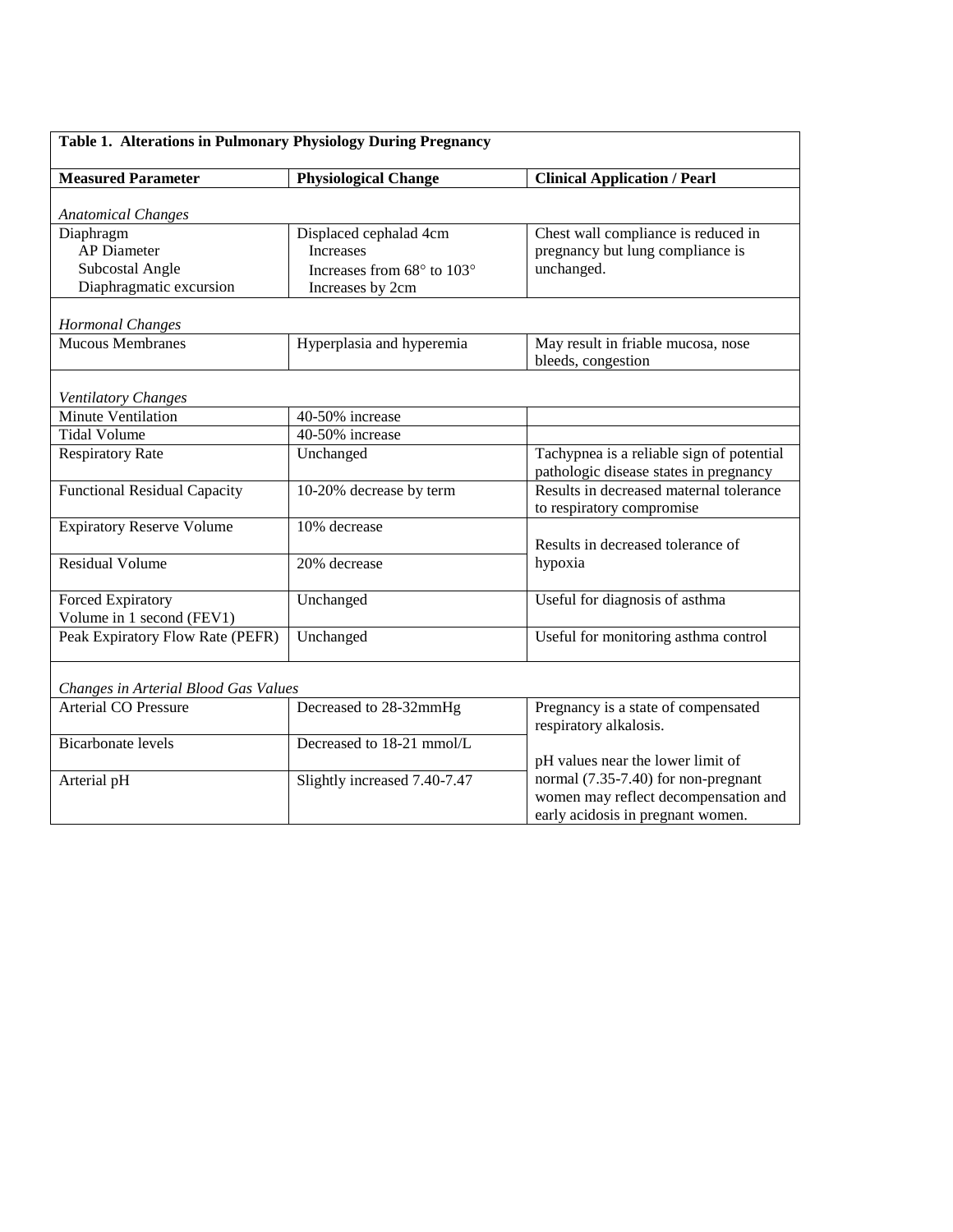| Table 2. Classification of Asthma Severity and Management in Pregnancy |                              |                                                                   |                                                                                                                                   |                                                                                                   |
|------------------------------------------------------------------------|------------------------------|-------------------------------------------------------------------|-----------------------------------------------------------------------------------------------------------------------------------|---------------------------------------------------------------------------------------------------|
| <b>Asthma Severity</b>                                                 | <b>Mild Intermittent</b>     | <b>Mild Persistent</b>                                            | <b>Moderate Persistent</b>                                                                                                        | <b>Severe</b>                                                                                     |
| <b>Overall Control</b>                                                 | Well Controlled              | Not Well Controlled                                               | Not Well Controlled                                                                                                               | Very Poorly Controlled                                                                            |
| <b>Symptoms</b>                                                        | $\leq$ 2x's/week             | $\geq$ 2x/week but not daily                                      | Daily                                                                                                                             | Continuous                                                                                        |
| <b>Night</b><br><b>Awakenings</b>                                      | $\langle 2x \rangle$ s/month | $>2x$ 's/mo                                                       | $\geq$ l per week                                                                                                                 | Frequent                                                                                          |
| FEV1 or PEF<br>$%$ predicted)                                          | $\geq 80$ %                  | $\geq 80\%$                                                       | $>60\%$ to $< 50\%$                                                                                                               | < 60%                                                                                             |
| <b>PEF Variability</b>                                                 | $\leq 20\%$                  | 20-30%                                                            | $>30\%$                                                                                                                           | $>30\%$                                                                                           |
| <b>Preferred</b><br><b>Management</b>                                  | Albuterol as needed          | Low-dose Inhaled<br>Corticosteroid*                               | Low-dose ICS AND LABA<br>(Salmeterol)<br>OR<br><b>Medium-dose ICS and</b><br>Salmeterol if needed**                               | High-dose Inhaled<br>Corticosteroid and LABA<br>(Salmeterol) AND oral<br>corticosteroid if needed |
| <b>Alternative</b><br><b>Management</b>                                |                              | Cromolyn or Leukotriene<br>Receptor Antagonist or<br>Theophylline | Low-dose or (if needed)<br>medium-dose inhaled<br>corticosteroid and EITHER<br>leukotriene receptor<br>antagonist OR Theophylline | High-dose ICS and<br>Theophylline AND oral<br>corticosteroid if needed                            |
| <b>Provider</b><br><b>Management</b>                                   | General Ob-Gyn               | General Ob-Gyn                                                    | Maternal-Fetal-Medicine<br>Specialist or Pulmonologist                                                                            | Maternal-Fetal-Medicine<br>Specialist or Pulmonologist                                            |

 Adapted from National Heart, Lung, and Blood Institute, National Asthma Education and Prevention Program. Expert panel report: guidelines for the diagnosis and management of asthma. NIH Publication No. 05–5236. Bethesda (MD): NHLBI. & Schatz M. Dombrowski MP. Clinical Practice. Asthma in Pregnancy. NEJM 2009; 360: 1862-69

- FEV1 denotes forced expiratory volume in 1 second
- $\bullet$  ICS = Inhaled Corticosteroid
- LABA = Long Acting Beta-2 Agonist; LABA should never be used as monotherapy
- \* Budesonide is preferred in pregnancy since more safety data are available; however, if asthma is well controlled on a different inhaled corticosteroid, it should be continued in pregnancy.
- \*\*In pregnancy, consider use of medium dose ICS first (instead of low-dose ICS + LABA) since there is less data available on Salmeterol
- Patients should be instructed to continue use of ICS even if symptoms improve while taking LABA.  $\bullet$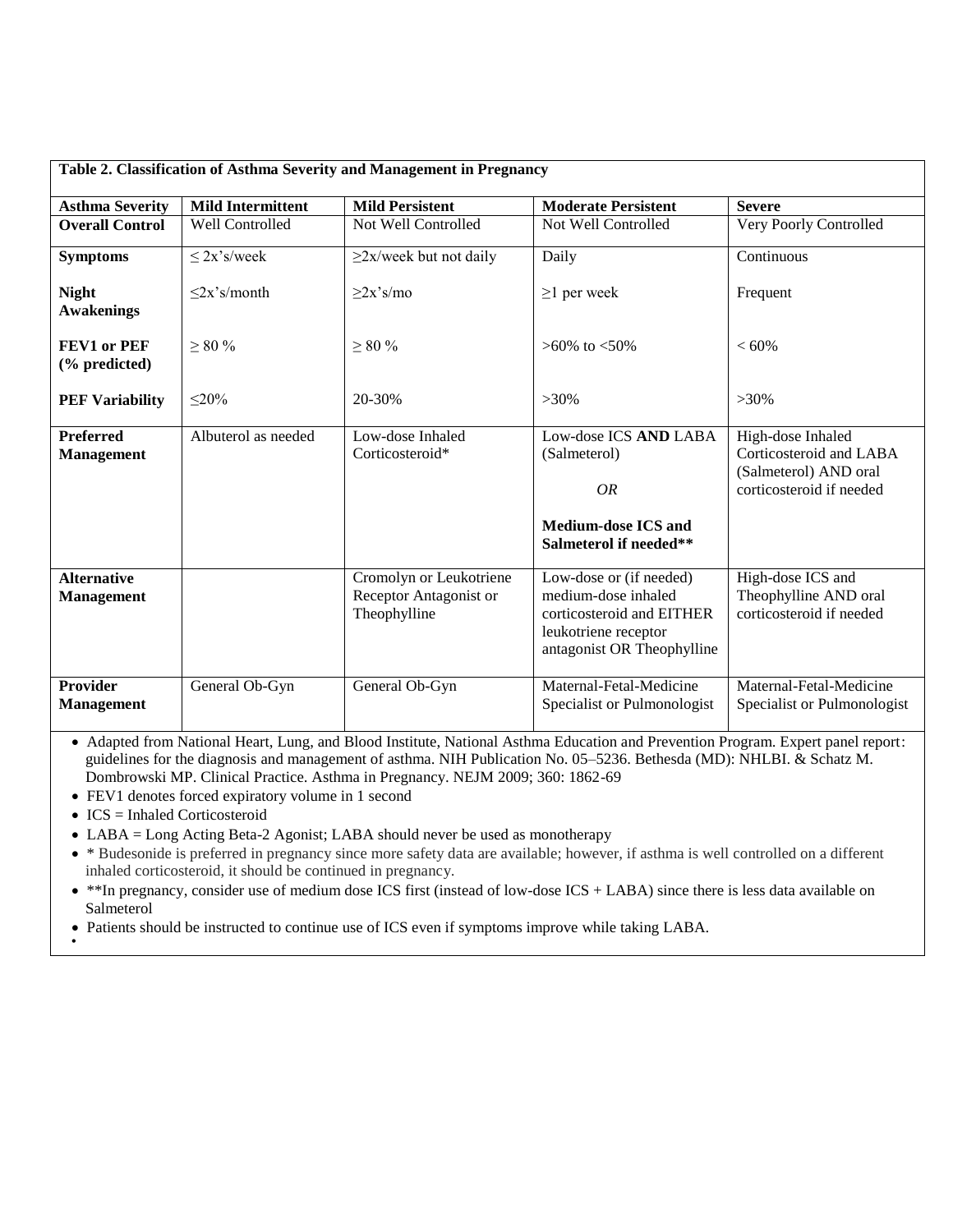| <b>Table 3. Controller Medications for Asthma Management</b>                                                 |                                                                       |                                                                                                                           |                      |
|--------------------------------------------------------------------------------------------------------------|-----------------------------------------------------------------------|---------------------------------------------------------------------------------------------------------------------------|----------------------|
| <b>Drug</b>                                                                                                  | <b>Dosing Regimen</b>                                                 | <b>Recommended Use</b>                                                                                                    | <b>Breastfeeding</b> |
| <b>Inhaled Corticosteroids</b><br>Budesonide*<br>Low Dose<br><b>Medium Dose</b><br><b>High Dose</b>          | 180-600 ug/day<br>600-1200 ug/day<br>$>1200$ ug/day                   | Preferred Controller Therapy<br>*Preferred in pregnancy                                                                   | May breastfeed       |
| <b>Becloamethasone</b><br>Low Dose<br><b>Medium</b> Dose<br><b>High Dose</b>                                 | 80-240 ug/day<br>240-480 ug/day<br>>480 ug/day                        |                                                                                                                           |                      |
| <b>Fluticasone</b><br>Low Dose<br><b>Medium Dose</b><br><b>High Dose</b>                                     | 100-300 ug/day<br>300-500 ug/day<br>$>500$ ug/day                     |                                                                                                                           |                      |
| <b>LABA</b><br><b>Salmeterol</b><br>Formoterol                                                               | 50mcg blister BID<br>12mcg capsule BID                                | Preferred add-on therapy to medium or<br>high-dose ICS                                                                    | May breastfeed       |
| <b>Leukotriene Receptor</b><br><b>Antagonist</b><br><b>Montelukast (Singulair)</b><br>Zafirlukast (Accolate) | 10mg PO QHS<br>20mg twice daily                                       | Alternative for mild asthma or as add-on<br>therapy to ICS, especially in patients with<br>good response before pregnancy | May breastfeed       |
| Cromolyn                                                                                                     | 2 puffs four times daily                                              | Alternative for mild asthma                                                                                               | May breastfeed       |
| <b>Theophylline</b>                                                                                          | 400-600 mg/day (based<br>on level)                                    | Alternative for mild asthma or as add-on<br>therapy to ICS                                                                | May breastfeed       |
| <b>Anti-Histamines</b><br>Diphenhydramine (Benadryl)<br><b>Fexofenadine (Allegra)</b>                        | 25-50 mg every 4-6 hours<br>60 mg twice daily or<br>180 mg once daily | Used to treat allergic rhinitis that can trigger<br>asthma exacerbations                                                  | May breastfeed       |
| Loratadine (Claritin)                                                                                        | 10mg daily                                                            |                                                                                                                           |                      |
| <b>Desloratadine (Clarinex)</b>                                                                              | 5mg daily                                                             |                                                                                                                           |                      |
| Cetirizine (Zyrtec)**                                                                                        | 5mg or 10mg daily                                                     |                                                                                                                           |                      |

- Adapted from National Heart, Lung, and Blood Institute, National Asthma Education and Prevention Program. Expert panel report: guidelines for the diagnosis and management of asthma. NIH Publication No. 05–5236. Bethesda (MD): NHLBI. & Schatz M. Dombrowski MP. Clinical Practice. Asthma in Pregnancy. *NEJM* 2009; 360: 1862-69.
- $ICS = Inhaled Corticosteroids$
- LABA = Long Acting Beta Agonists; daily use of Salmeterol should not exceed 100mcg
- \*Budesonide is preferred in pregnancy since more safety data are available; however, if asthma is well controlled on a different inhaled corticosteroid, it should be continued in pregnancy.
- \*\*Cetirizine preferred in pregnancy since more safety data are available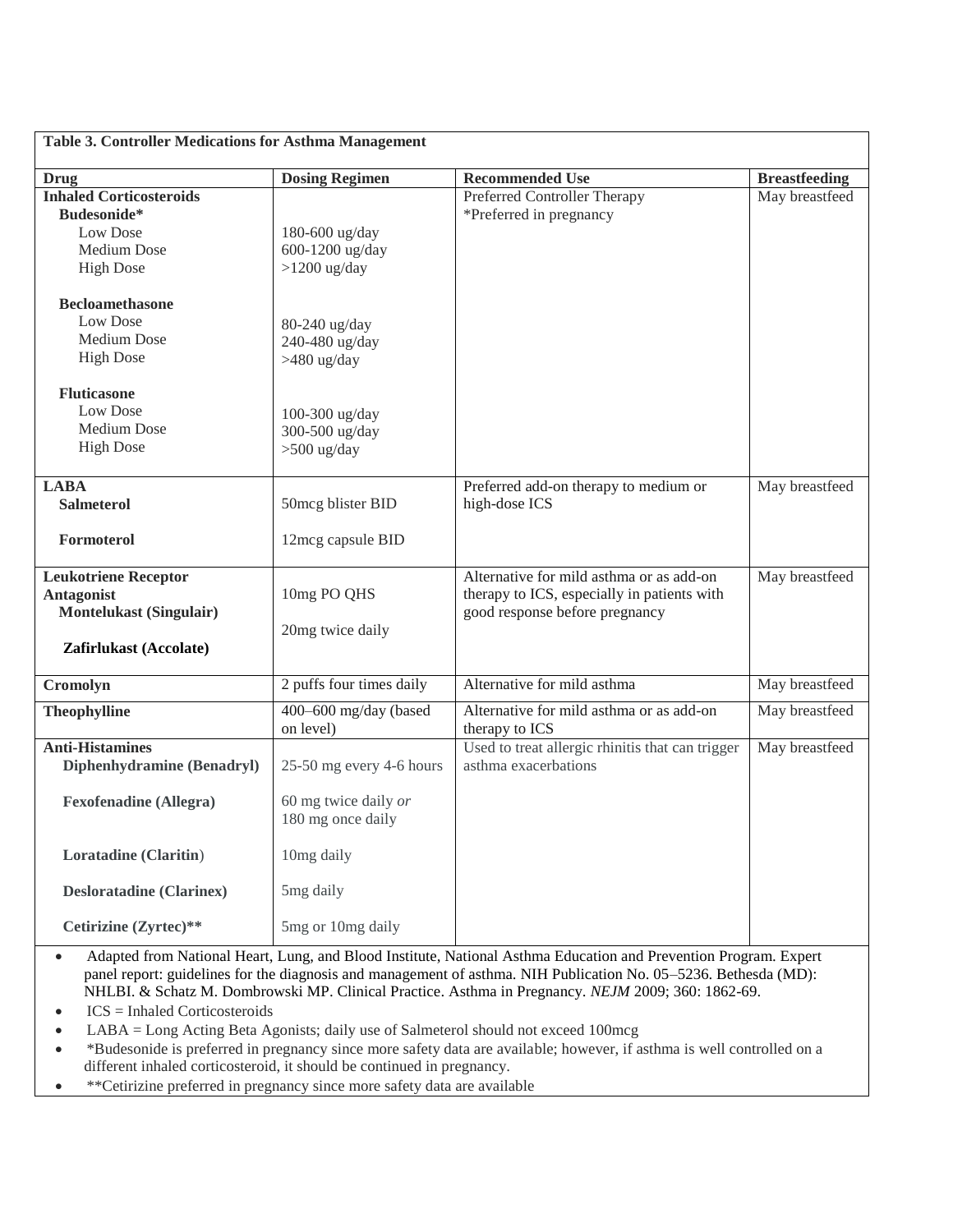## **Table 4. Antiviral Medication Dosing Recommendations for Treatment or Chemoprophylaxis of Influenza A (Seasonal & H1N1) Infection**

| Anti-Viral  | <b>Treatment Dose</b>       | Chemoprophylaxis Dose                 | <b>Breastfeeding</b> |
|-------------|-----------------------------|---------------------------------------|----------------------|
| Oseltamivir | 75 mg PO BID x 5 days       | 75 mg PO Daily x 10 days              | Safe                 |
| (Tamiflu)   |                             |                                       |                      |
| Zanamivir   | Two 5-mg Inhalations (10mg) | Two 5-mg Inhalations                  | Safe                 |
| (Relenza)   | total) BID x 5days          | $(10mg \text{ total})$ Daily x 10days |                      |

All antivirals used for treatment should be administered within 48hrs of onset of symptoms.

Antivirals are compatible with breast feeding and doses do not need to be adjusted.

 Amantadine and Rimantadine are not recommended for use because of high rates of resistance among circulating influenza A viruses.